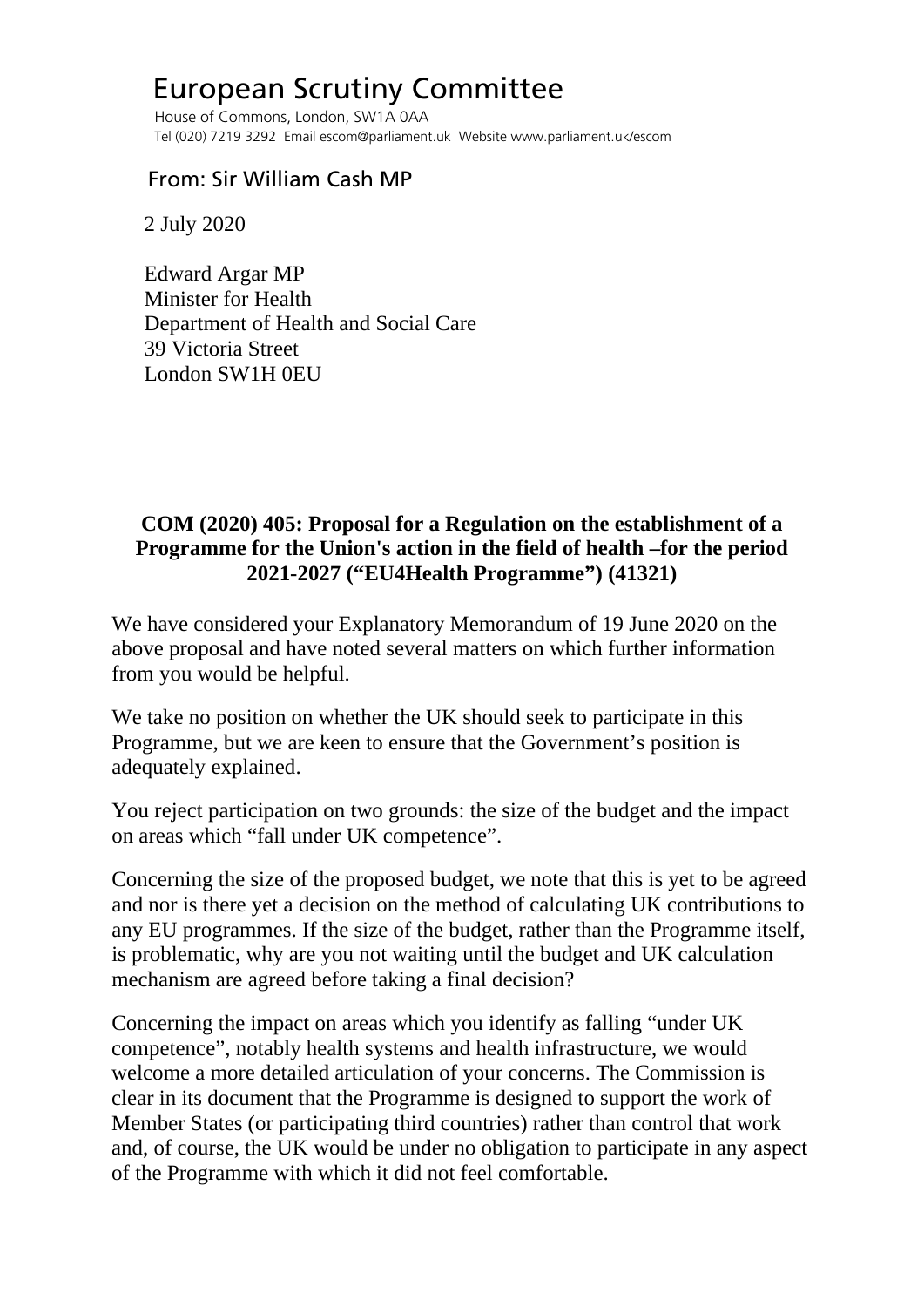We note that your EM did not identify any potential benefits from UK participation and does not distinguish between the Programme's support for individual countries and its support for cooperation between countries. To make an adequate assessment of your position, we do need you to provide a more granular analysis of the Programme, explaining any advantages or disadvantages of UK engagement in each aspect of the Programme. This should include an assessment of both the potential for joint procurement (Article 10) and the eleven suggested areas for Eligible Actions (Article 13) as set out in Annex 1 of the proposal.

You appear to support some of the objectives of the Programme but consider that the UK national interest would be better served by pursuing them through other mechanisms. Those that you cite are: domestic efforts; collaboration with international partners; and "other elements of the future relationship negotiations". By way of example, you say, the UK wants to continue to cooperate with the EU on medicines regulations and health security issues. We require further information from the Government on the detail of these alternative ways of collaborating and why either a) they would be preferable to participation in the Health Programme or b) why they and participation in the Programme are mutually exclusive.

Finally, we would be interested to know if you received any feedback from the devolved administrations, notably Northern Ireland where cross-border work on matters relating to health is of particular relevance. We are less confident than you that there is no interaction between the Programme and the Northern Ireland Protocol given the potential use of the Programme to support countries in their implementation of EU health legislation. As Northern Ireland is required to implement some EU health legislation, it seems at least possible that the potential to be involved may be helpful to Northern Ireland in meeting its ongoing regulatory alignment obligations. In consequence, there does appear to be interaction between the proposal and the Protocol, although not of a binding nature. We would welcome your reflections on our observations and whether you continue to be categorically of the view that there is no interaction between the Programme and the Protocol.

We would welcome a response to this letter within ten working days and look forward to being able to scrutinise your position more accurately in the light of that additional information.

We are copying this letter to Rt Hon. Hilary Benn MP, Chair of the Committee on the Future Relationship with the EU and Gordon Clarke, Clerk of the Committee; Simon Hoare MP, Chair of the Northern Ireland Affairs Committee and Nicholas Beech, Clerk of the Committee; Rt Hon. Jeremy Hunt MP, Chair of the Health and Social Care Committee and Huw Yardley, Clerk of the